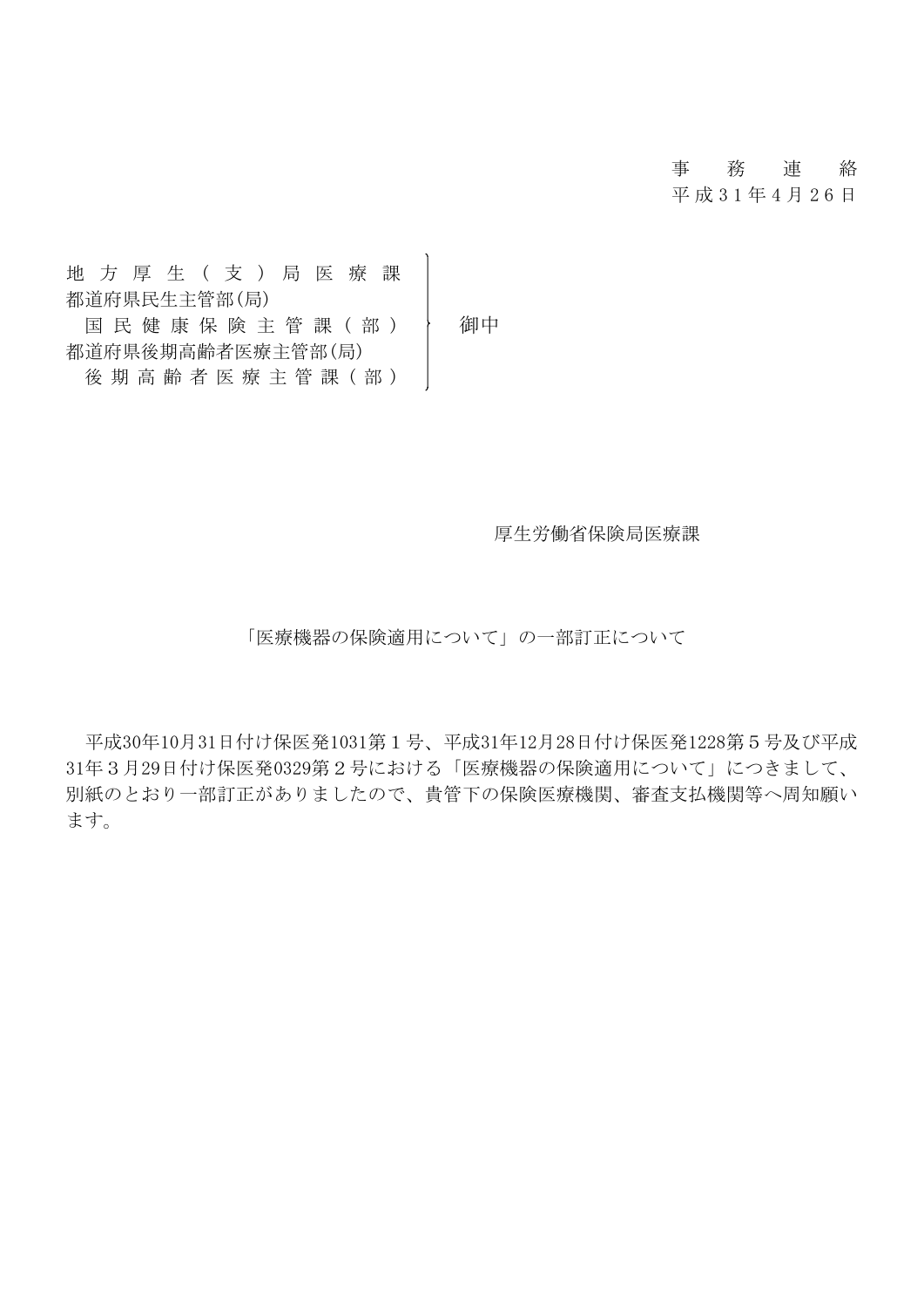### 平成30年10月31日付 保医発1031第1号 P.11 トランス インタンストランス インタンストランス インタンストランス 保険適用開始年月日:平成30年11月1日

### (誤)

| 承認番号又は認証番号       | 販売名            | 製品名                                                                    | 製品コード         | 保険適用希望者     | 決定機能区分                    | 償還価格<br>(FI) |
|------------------|----------------|------------------------------------------------------------------------|---------------|-------------|---------------------------|--------------|
| 23000BZX00151000 | ペリフェラルガイドワイヤー2 | X-terme PV                                                             | 4547327131070 | 朝日インテック株式会社 | 012 血管造影用ガイドワイヤー (2)微細血管用 | ¥14.200      |
|                  |                | <b>ASAHI Peripheral Guide Wire Cruise</b>                              | 4547327131087 |             |                           |              |
|                  |                | ASAHI Peripheral Guide Wire Cruise 235cm                               | 4547327131094 |             |                           |              |
|                  |                | ASAHI Peripheral Guide Wire Cruise 300cm                               | 4547327131100 |             |                           |              |
|                  |                | ASAHI Peripheral Guide Wire Gladius 14 straight 4547327131117<br>200cm |               |             |                           |              |
|                  |                | ASAHI Peripheral Guide Wire Gladius 14 pre-<br>shape 200cm             | 4547327131124 |             |                           |              |
|                  |                | ASAHI Peripheral Guide Wire Gladius 14 straight 4547327131131<br>235cm |               |             |                           |              |
|                  |                | ASAHI Peripheral Guide Wire Gladius 14 pre-<br>shape 235cm             | 4547327131148 |             |                           |              |
|                  |                | ASAHI Peripheral Guide Wire Gladius 14 straight 4547327131155<br>300cm |               |             |                           |              |
|                  |                | ASAHI Peripheral Guide Wire Gladius 14 pre-<br>shape 300cm             | 4547327131162 |             |                           |              |
|                  |                | ASAHI Peripheral Guide Wire Gladius 18 straight 4547327131179<br>200cm |               |             |                           |              |
|                  |                | ASAHI Peripheral Guide Wire Gladius 18 pre-<br>shape 200cm             | 4547327131186 |             |                           |              |
|                  |                | ASAHI Peripheral Guide Wire Gladius 18 straight 4547327131193<br>235cm |               |             |                           |              |
|                  |                | ASAHI Peripheral Guide Wire Gladius 18 pre-<br>shape 235cm             | 4547327131209 |             |                           |              |
|                  |                | ASAHI Peripheral Guide Wire Gladius 18 straight 4547327131216<br>300cm |               |             |                           |              |
|                  |                | ASAHI Peripheral Guide Wire Gladius 18 pre-<br>shape 300cm             | 4547327131223 |             |                           |              |

### (正)

| 承認番号又は認証番号       | 販売名            | 製品名                                                                    | 製品コード         | 保険適用希望者     | 決定機能区分                    | 償還価格<br>(円) |
|------------------|----------------|------------------------------------------------------------------------|---------------|-------------|---------------------------|-------------|
| 23000BZX00151000 | ペリフェラルガイドワイヤー2 | X-termetreme PV                                                        | 4547327131070 | 朝日インテック株式会社 | 012 血管造影用ガイドワイヤー (2)微細血管用 | ¥14.200     |
|                  |                | <b>ASAHI Peripheral Guide Wire Cruise</b>                              | 4547327131087 |             |                           |             |
|                  |                | ASAHI Peripheral Guide Wire Cruise 235cm                               | 4547327131094 |             |                           |             |
|                  |                | ASAHI Peripheral Guide Wire Cruise 300cm                               | 4547327131100 |             |                           |             |
|                  |                | ASAHI Peripheral Guide Wire Gladius 14 straight 4547327131117<br>200cm |               |             |                           |             |
|                  |                | ASAHI Peripheral Guide Wire Gladius 14 pre-<br>shape 200cm             | 4547327131124 |             |                           |             |
|                  |                | ASAHI Peripheral Guide Wire Gladius 14 straight 4547327131131<br>235cm |               |             |                           |             |
|                  |                | ASAHI Peripheral Guide Wire Gladius 14 pre-<br>shape 235cm             | 4547327131148 |             |                           |             |
|                  |                | ASAHI Peripheral Guide Wire Gladius 14 straight 4547327131155<br>300cm |               |             |                           |             |
|                  |                | ASAHI Peripheral Guide Wire Gladius 14 pre-<br>shape 300cm             | 4547327131162 |             |                           |             |
|                  |                | ASAHI Peripheral Guide Wire Gladius 18 straight 4547327131179<br>200cm |               |             |                           |             |
|                  |                | ASAHI Peripheral Guide Wire Gladius 18 pre-<br>shape 200cm             | 4547327131186 |             |                           |             |
|                  |                | ASAHI Peripheral Guide Wire Gladius 18 straight 4547327131193<br>235cm |               |             |                           |             |
|                  |                | ASAHI Peripheral Guide Wire Gladius 18 pre-<br>shape 235cm             | 4547327131209 |             |                           |             |
|                  |                | ASAHI Peripheral Guide Wire Gladius 18 straight 4547327131216<br>300cm |               |             |                           |             |
|                  |                | ASAHI Peripheral Guide Wire Gladius 18 pre-<br>shape 300cm             | 4547327131223 |             |                           |             |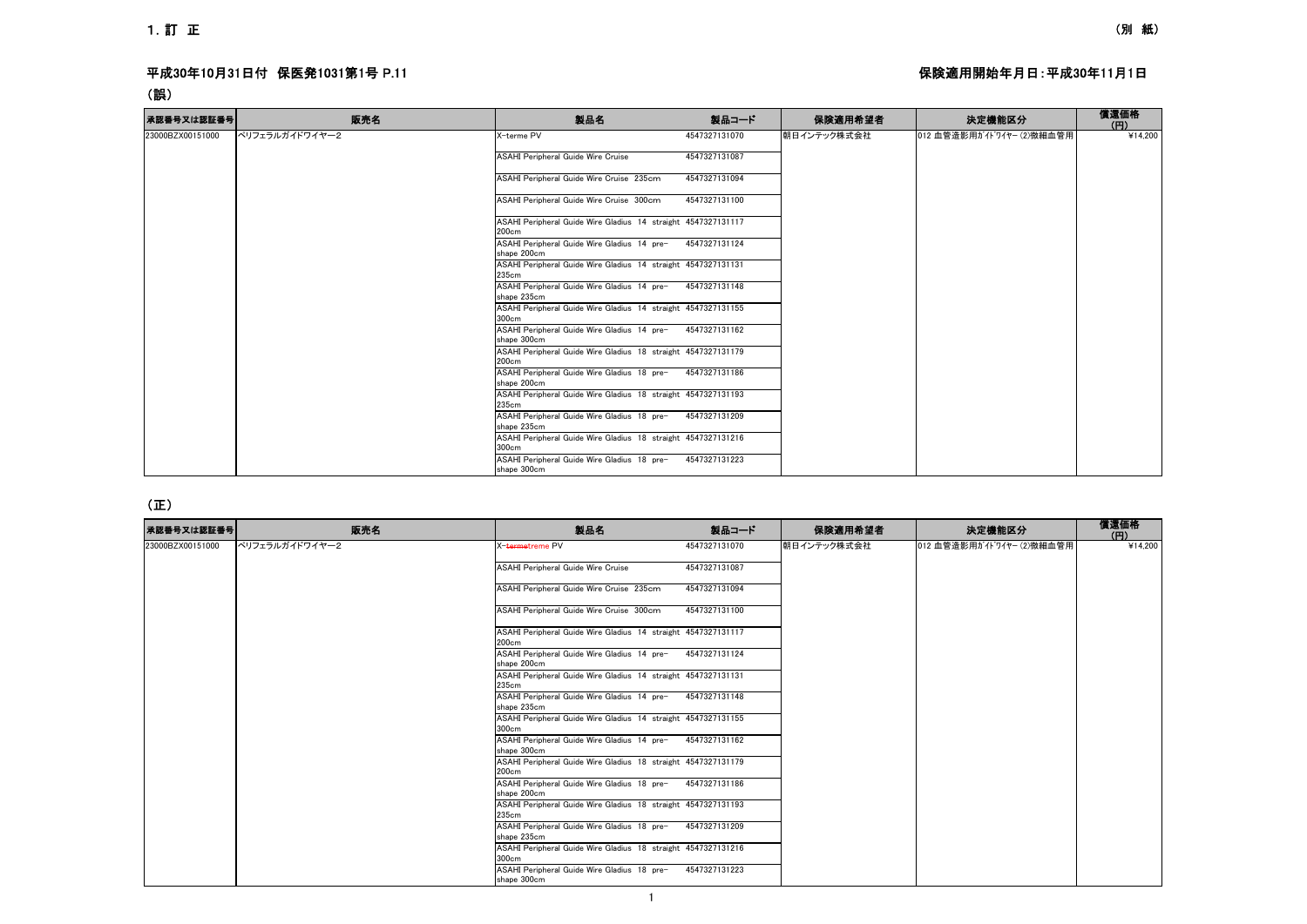### 平成31年3月29日付 保医発0329第2号 P.14 保険適用開始年月日:平成31年4月1日

### (誤)

| 承認番号又は認証番号       | 販売名          | 製品名                                  | 製品コード         | 保険適用希望者 | 決定機能区分                   | 償還価格<br>(FI) |
|------------------|--------------|--------------------------------------|---------------|---------|--------------------------|--------------|
| 21500BZZ00562000 | セフィオフロー輸液セット | セフィオフローSISP-52-シュアーフューザーA<br>LF2L-SH | 4996404532949 | 株式会社トップ | 002 在宅中心静脈栄養用輸液セット (1)本体 | ¥1,490       |
|                  |              | セフィオフローSISA-52-2YFY-B-75-H-NP        | 4996404532956 |         |                          |              |
|                  |              | セフィオフローSISP-52-シュアーフューザーA<br>LF2L-SH | 4996404532949 |         | 005 在宅中心静脈栄養用輸液セット (1)本体 | ¥1.490       |
|                  |              | セフィオフローSISA-52-2YFY-B-75-H-NP        | 4996404532956 |         |                          |              |

(正)

| 承認番号又は認証番号       | 販売名          | 製品名                                              | 製品コード         | 保険適用希望者 | 決定機能区分                   | 償還価格<br>(FI) |
|------------------|--------------|--------------------------------------------------|---------------|---------|--------------------------|--------------|
| 21500BZZ00562000 | セフィオフロー輸液セット | セフィオフローSISP-52- <del>シュアーフューザーA</del><br>LF2L-SH | 4996404532949 | 株式会社トップ | 002 在宅中心静脈栄養用輸液セット (1)本体 | ¥1.490       |
|                  |              | セフィオフローSISA-52-2YFY-B-75-H-NP                    | 4996404532956 |         |                          |              |
|                  |              | セフィオフローSISP-52- <del>シュアーフューザーA</del><br>LF2L-SH | 4996404532949 |         | 005 在宅中心静脈栄養用輸液セット (1)本体 | ¥1,490       |
|                  |              | セフィオフローSISA-52-2YFY-B-75-H-NP                    | 4996404532956 |         |                          |              |